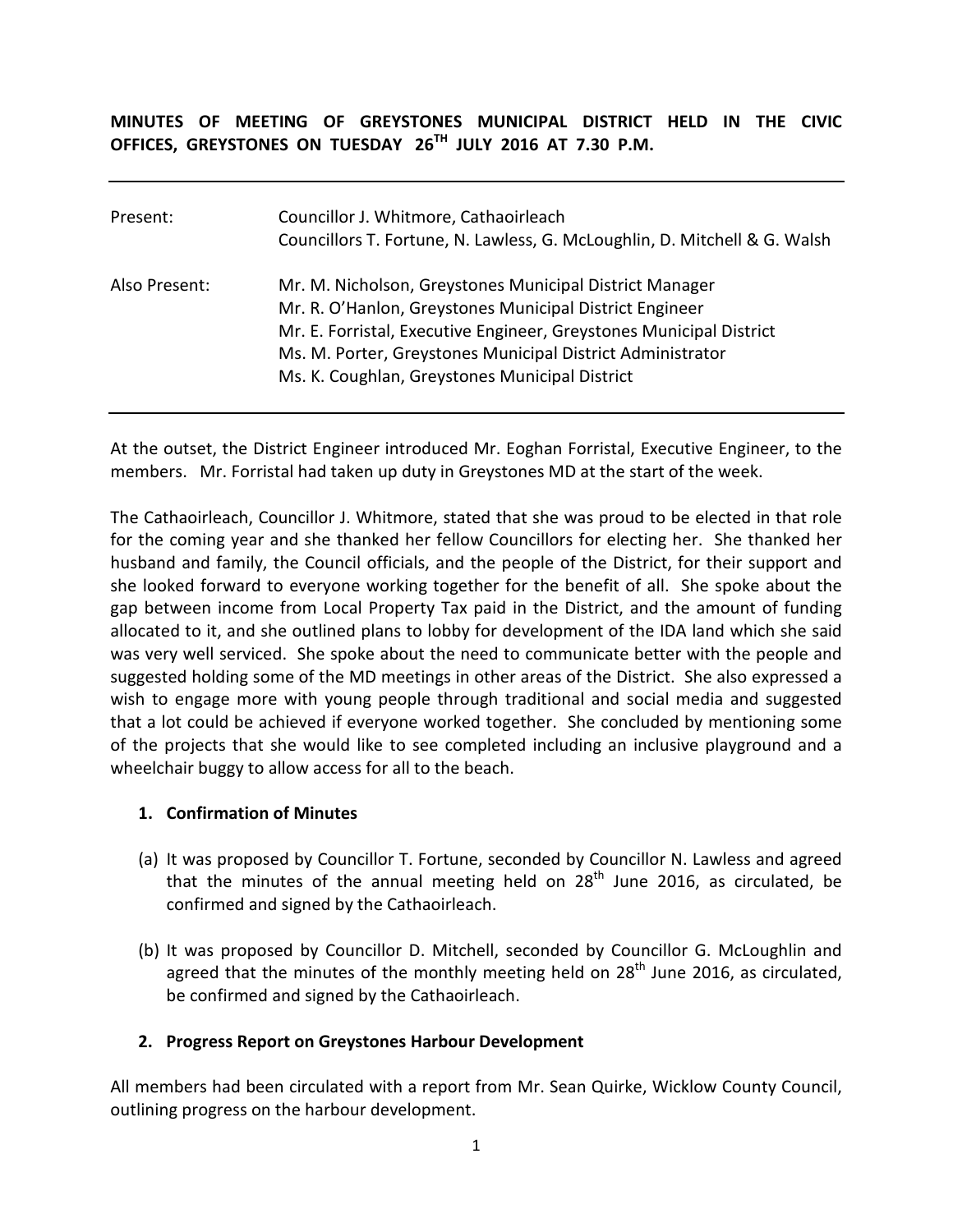Following discussion it was agreed to hold a special meeting, in committee, on Wednesday  $7<sup>th</sup>$ or Tuesday  $6<sup>th</sup>$  September 2016 to discuss the allocation of moorings and fishermen's huts and to invite Mr. Sean Quirke and the Council's Law Agent to attend, together with a representative from BIM. Members requested that they be provided with the following information in advance of that meeting:

- Guidelines for allocation and pricing of moorings and fishermen's huts and clarification on whether any income from these would be retained by Greystones MD or go to the County Council.
- Clarity on the queries raised by the fishermen's representative.
- Legal issues in relation to entitlement to fishermen's huts and possible compensation claims from those who previously held leases.
- List of previous holders of moorings and fishermen's huts and details of any communications between the Council and the leaseholders prior to the removal of same to facilitate the harbour development.

In addition the members stressed the need to have toilet facilities at the harbour and they asked for a pricing for relocating the APC from the La Touche Road car park to the harbour and for the demolition of the existing unused toilet block there. Some members expressed concern that the minimum parking charge at the harbour was €1 and not 20c as in other areas of the town. In conclusion, members spoke about the finish on the residential units and they suggested that an architectural assessment should be included as part of the Part 8 process for the next phase of residential development.

# **3. Allocation of Discretionary Funding – Greystones SMDW 2016**

It was agreed to defer a decision on providing funding for banners for outside the railway station until the September meeting when Councillor McLoughlin would provide two additional quotes for same.

The District Administrator advised the members that the cost of providing twelve 'dog-fouling' signs similar to those displayed in Donegal would be €1,000. The District Engineer pointed out that the Environment Section of Wicklow County Council had provided stickers regarding dog fouling to be placed on bins in the district, together with some permanent signage, and following discussion it was agreed to hold off on purchasing additional signage for the present.

# **4. Report from Greystones Municipal District Engineer**

A report from the District Engineer had been circulated to the members outlining progress with NTA and other projects in the district. The District Engineer answered any questions from the members in relation to same.

Following discussion it was agreed to refer the following matters to Wicklow County Council for attention: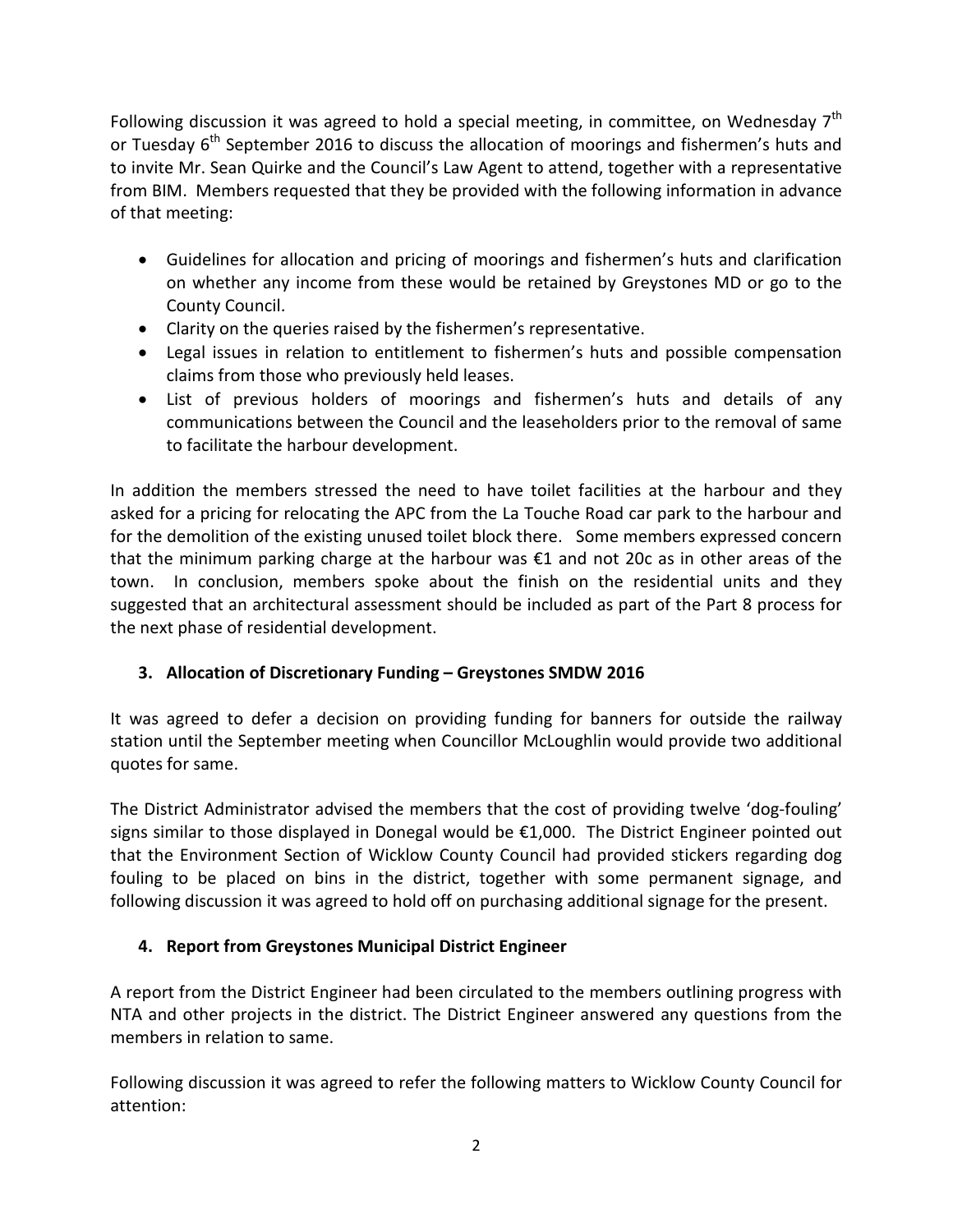- Relocation of APC from La Touche Road car park to harbour
- Removal of broken signs from central median on Main Road in Newcastle village
- Provision of 'dog fouling' signs at Kilcoole beach
- Road markings on Sea Road, Kilcoole
- Repair of ramps at Kilcoole NS, Crow Abbey, Church Lane Greystones and elsewhere in the district
- Completion of fencing at Beechwood Park and Beachdale/Meadowbrook, Kilcoole
- Tree surveying/maintenance
- Maintenance of roundabouts perhaps draw up guidelines so sponsorship can be sought.

In reply to a query from the members, the District Engineer outlined the details and requirements of the Local Improvement and the Community Involvement Schemes for having works carried out to local roads.

The District Engineer also made a slide presentation to the members that gave a real time explanation of how the traffic light system at the Donnybrook Fair/Tesco/R761 junction operated, and demonstrated how the lights changed. He pointed out that this was a very busy road at all times during the day with only a slight increase in traffic volumes at peak times in the mornings and evenings. He stated that the current light sequencing meant that traffic only had to stop at one set of lights and that the maximum waiting time should be no more than two minutes at any time. He stated that this was the best option for benefitting drivers, pedestrians and cyclists and he stated that the situation would be monitored.

### **5. Arrangements for Christmas Lights**

The District Administrator circulated a copy of a letter that had issued to local businesses from the Community Affairs Committee. This letter informed traders that the two business women who had worked on their behalf for the past two years were unable to organise the Christmas lights in the town this year. The letter warned that if other business people did not become involved there would not be any festive street lighting in Greystones at Christmas.

Councillors Lawless and McLoughlin stated that only one business had responded to the letter so far but that business person was not in a position to organise the lights.

Following discussion it was agreed that members would talk to any business contacts they had to try to get people to come on board.

The District Administrator stated that if necessary, the Council's allocation for lights could be used to put up a Christmas tree in the town and to organise a visit by Santa Clause, etc.

### **6. Notices of Motion:**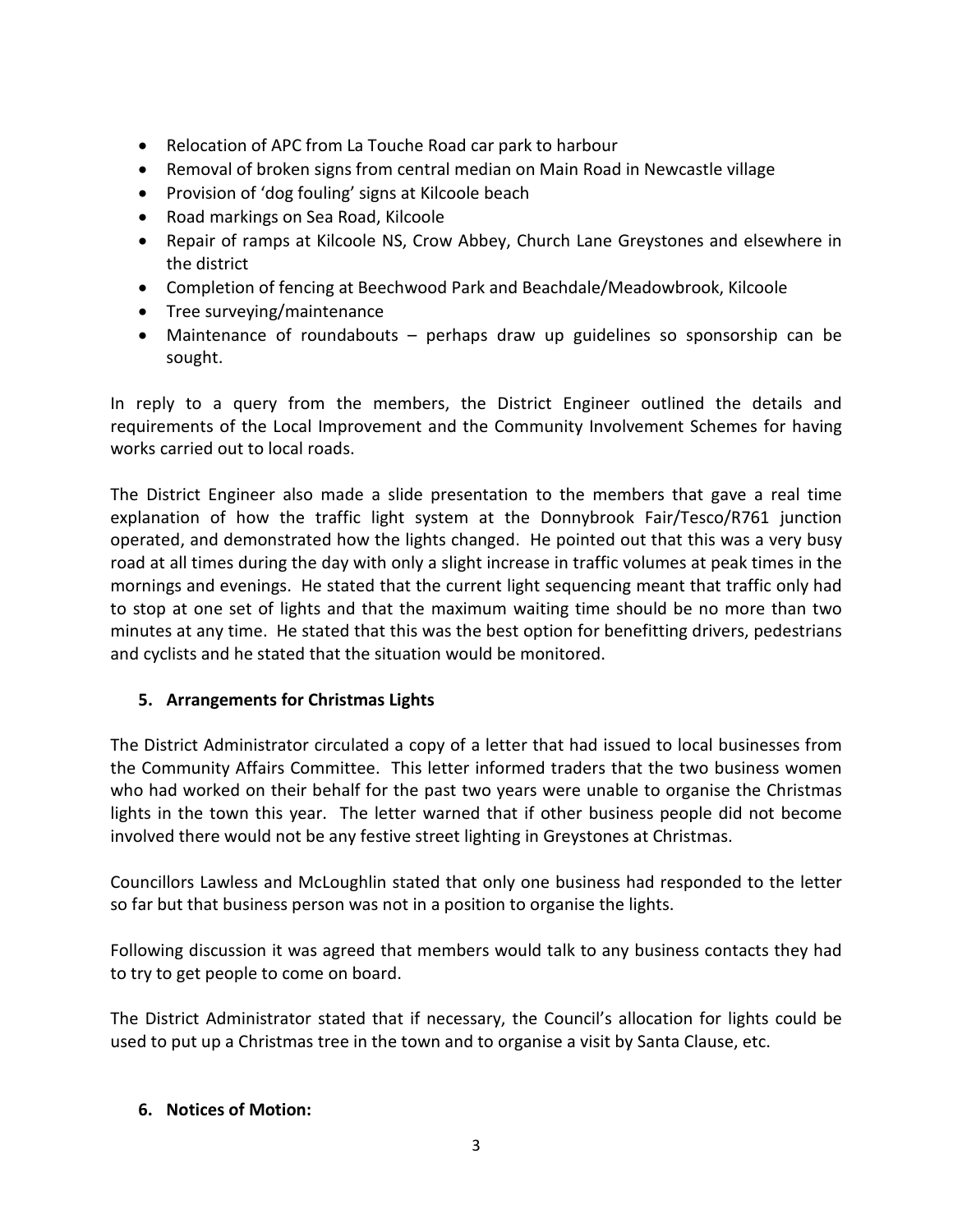(a) Motion in the names of Councillors D. Mitchell & G. McLoughlin: "What progress has been made on designing the Delgany to Blacklion Road and to request that the Council puts it forward for funding for the Infrastructure Grants for housing?"

The District Administrator informed the members of the contents of a report received from Wicklow County Council in relation to this motion. The report stated that this proposed road, the design of which was currently at tender preparation stage, would be included in the Council's assessment of a number of potential projects to submit for funding under the Local Infrastructure Fund scheme.

(b) Motion in the names of Councillors D. Mitchell & G. McLoughlin: "The Council should change the present 80 kph limit signs in the Templecarrick area for the new rural road signs which have no specific limit on them".

The District Administrator informed the members of the contents of a report received from Wicklow County Council in relation to this motion. The report stated that a review of speed limit signage would be undertaken in conjunction with a speed limit review and if this, or any other road meets the criteria for the rural speed limit sign, it is proposed to seek funding and make changes to those signs in 2017 once the new speed limit bye laws are adopted by the members of Wicklow County Council.

(c) Motion in the names of Councillors D. Mitchell & G. McLoughlin: "The Council should remove the earth bank from beside the south bound bus stop (no 4215) between Redford and Rathdown Parks to make it safer for large numbers of schoolchildren".

The District Administrator informed the members of the contents of a report received from Wicklow County Council in relation to this motion. The report stated that Dublin Bus had applied to the NTA for funding to enlarge this and other bus stops.

As time was running out, it was agreed to extend the meeting until 9.45 p.m.

(d) Motion in the names of Councillors G. McLoughlin & D. Mitchell: "That Wickow County Council gets the owners of the lands that is a right of way, as signposted by WCC, open from the Farrankelly Road to Drummin Lane, to allow access for walkers at all times, and to remove any barriers or locked gates immediately".

The District Administrator informed the members that the Planning Section of Wicklow County Council were investigating this matter to determine if the works carried out needed planning permission, and to establish ownership of the lands.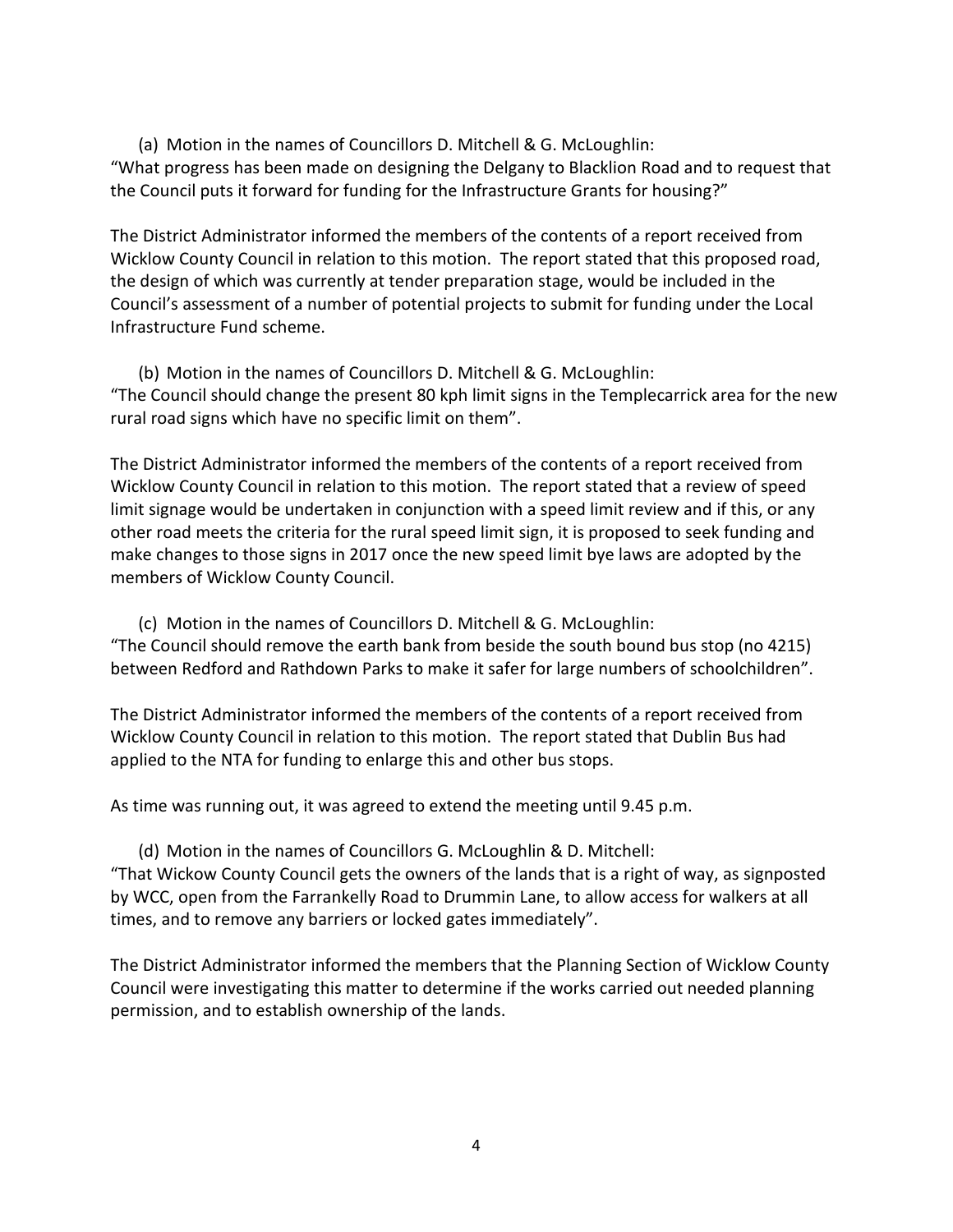(e) Motion in the names of Councillors G. McLoughlin & D. Mitchell: "That Wicklow County Council reinstates the road markings at the roundabouts at the Delgany R762/N11 junction. They are practically nonexistent at present and as a result have become dangerous junctions".

The District Administrator informed the members that the contractors for the N11 were currently awaiting results of skid resistance surveys and were planning to undertake road markings at this location in the coming months.

### **7. Correspondence**

i) The District Administrator informed the members that the Council would this week be issuing a Notice of Intention to include the La Touche Hotel on the register of Derelict Sites. She pointed out that this notice would give the owners an opportunity to make a submission and/or representations.

Following discussion, it was agreed to request an update on this matter for the September meeting.

- ii) The District Administrator informed the members that a request had been received from Margny in France seeking a twinning arrangement and it was agreed to consider this matter at the September meeting.
- iii) The District Administrator informed the members that she had received correspondence from Mr. Ger Kennedy stating that the open sea swim from Holyhead to Dublin which was planned for this summer, was now not taking place until 2017. She reminded the members that this event had been allocated €500 from the Greystones MD 2016 budget which would not now be required this year.
- iv) The District Administrator informed the members of the contents of a letter received from a resident of Rathdown Park complaining about the lack of maintenance of the St. Crispin's Cell site.

The District Engineer stated that various works had been carried out by local residents at this site in the past that were detrimental to the heritage of the site and not in keeping with Wildlife legislation.

It was suggested that the Council should liaise with the local residents to advise on what works could be carried out at the site.

### **8. Any Other Business**